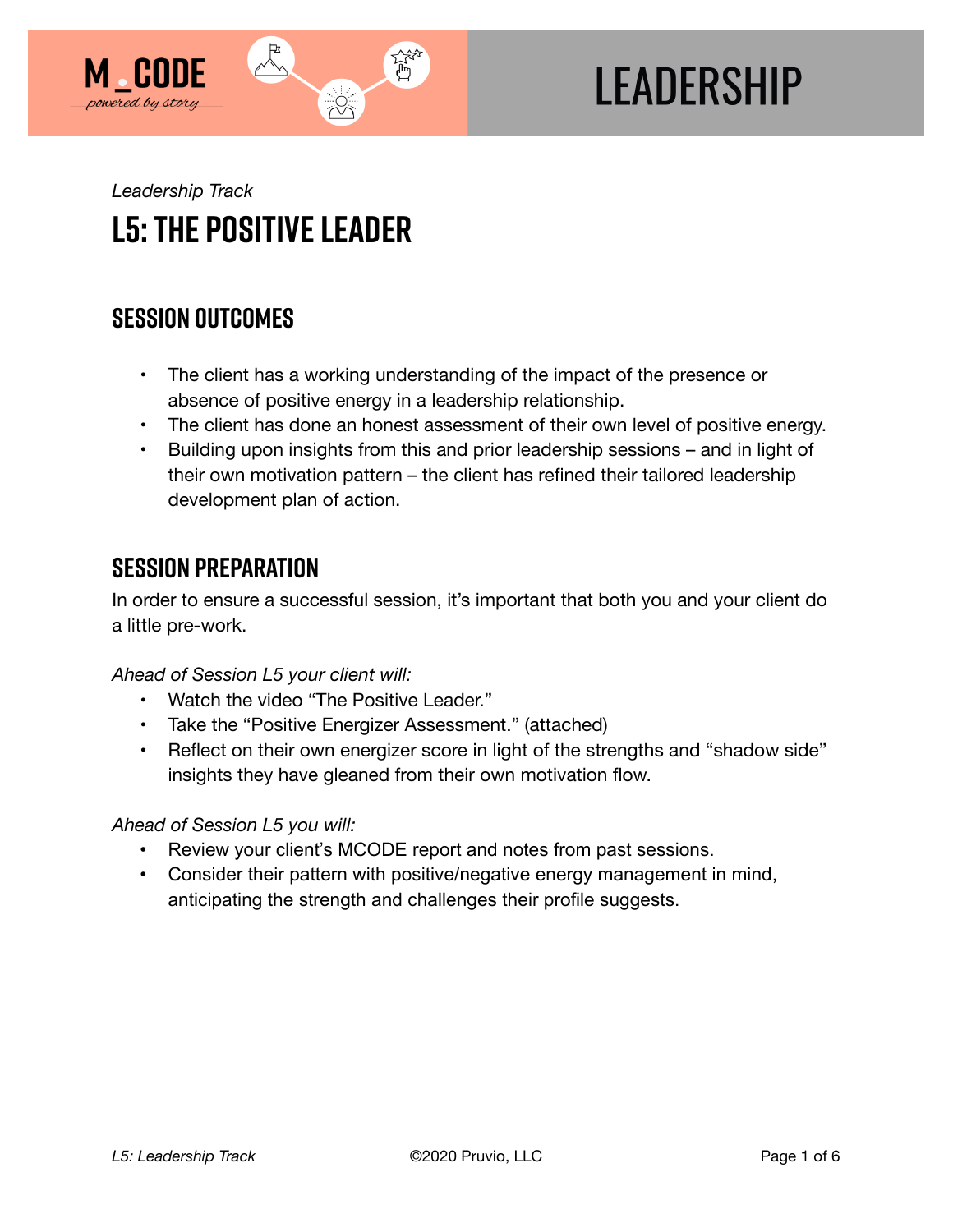## **COMMUNICATION**

One week ahead of the appointment send an email message similar to this to your client:

*Greetings \_\_\_\_\_\_\_\_,* 

*I'm looking forward to connecting again with you on our next coaching session on \_\_\_\_\_\_ at \_\_\_\_\_\_ [via Zoom (the link is here) or face to face at (address)]. This will be our fifth session in the MCODE Leadership Coaching Track, and we'll build on progress we made in our time together to continue to frame up your strategy for maximizing your leadership.* 

*Our last session together was an "open conversation" format and we discussed \_\_\_\_\_\_\_, and in response you committed to \_\_\_\_\_\_\_\_. We'll begin our next session – before diving into our main topic – with you sharing some of how this commitment is playing out. I look forward to hearing of your progress and any questions you have or challenges you've faced.* 

*Our focus for the upcoming Leadership Track session (L5) will be understanding the role of positive energy in leading people.* 

*To gain the most from Session L5 I suggest you work through the following preparations:* 

- *Watch the video "The Positive Leader."*
- *Take the "Positive Energizer Assessment" (I've attached it, along with instructions, to this email).*
- *Reflect on your own energizer score in light of the strengths and "shadow side" insights you have gleaned from your own motivation flow.*
- *Come ready to discuss the impact your level of positivity is having in a "live" leadership situation.*

*I look forward to our time together.* 

*Sincerely,* 

*Certified MCODE Practitioner*

*\_\_\_\_\_\_\_\_\_\_\_\_\_\_\_\_\_*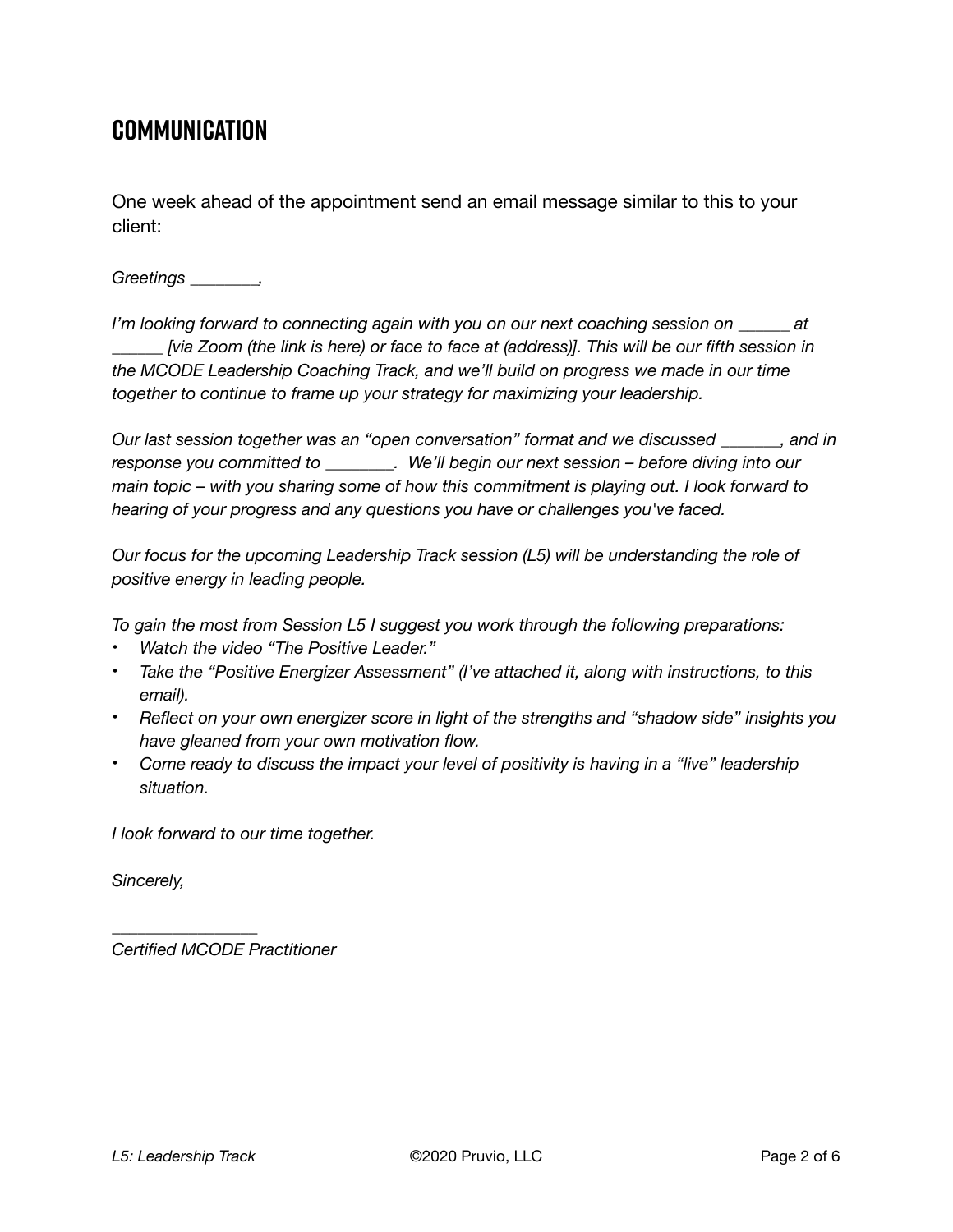## **SESSION OUTLINE**

#### **Meet + Greet [3 minutes]:**

*Practitioner Note: Come with something personal to share with your client (no more than 30 seconds of this 3 minute block. Ask them to share and follow up with at least one probing question.* 

**Transition / Accountability [2 minutes]:** "Our last session together was an "open conversation" format and we discussed \_\_\_\_\_\_\_, and in response you committed to \_\_\_\_\_\_\_\_. How is this commitment playing out?" *[Client responds].* 

**Transition / Preview [1 Minute]:** "Today we are going to build on our past progress and explore strategies to maximize your own influence in leadership relationships. I will introduce a concept called "Positive Energy," and in our discussion we will weigh this understanding against your assessment of your own balance of positive and negative energy. You'll then take this insight, together with what you're learning about your own motivation pattern to hone your personalized plan for leader development."

*Practitioner Note: For each coaching session – whether it is a choreographed format like this one or an open discussion format – keep the F.L.O.W. coaching model front and center in your mind. Make running notes through the session and keep track of where you are in the model and particularly when you transition from one segment to another. Make note of specifically where in the F.L.O.W. pattern you are seeing the energy and the "aha" moments. These will be key insights when you guide the client to potential action items at the the "W.ork It" segment of the F.L.O.W. model. Also, keep close tabs on the clock. It's the coach's responsibility to strike the healthy balance between following the improvisation of the session WITHIN the bounds of time and topic. This takes practice, and watching the clock is vital.*

#### **Consultative Coaching Conversation [15 minutes]**

#### **Context [3 minutes]:**

"We've all been there: a party where the conversations are vibrant and playful. Then one downer (we'll call him "Arnold") shows up to literally 'kill' the joy. But we've also known the reverse: a "slow" party suddenly turns around when one vibrant soul (we'll call her "Annie") shows up to literally 'lift' the joy. It's amazing how contagious attitudes can be! What's true in our simple social gatherings is even more pronounced in our leadership relationships. Being an 'Arnold' leader or an 'Annie" leader matters!"

**Content review and response [12 minutes]:** "As preparation, I suggested that you review the video we produced called, 'The Positive Leader.'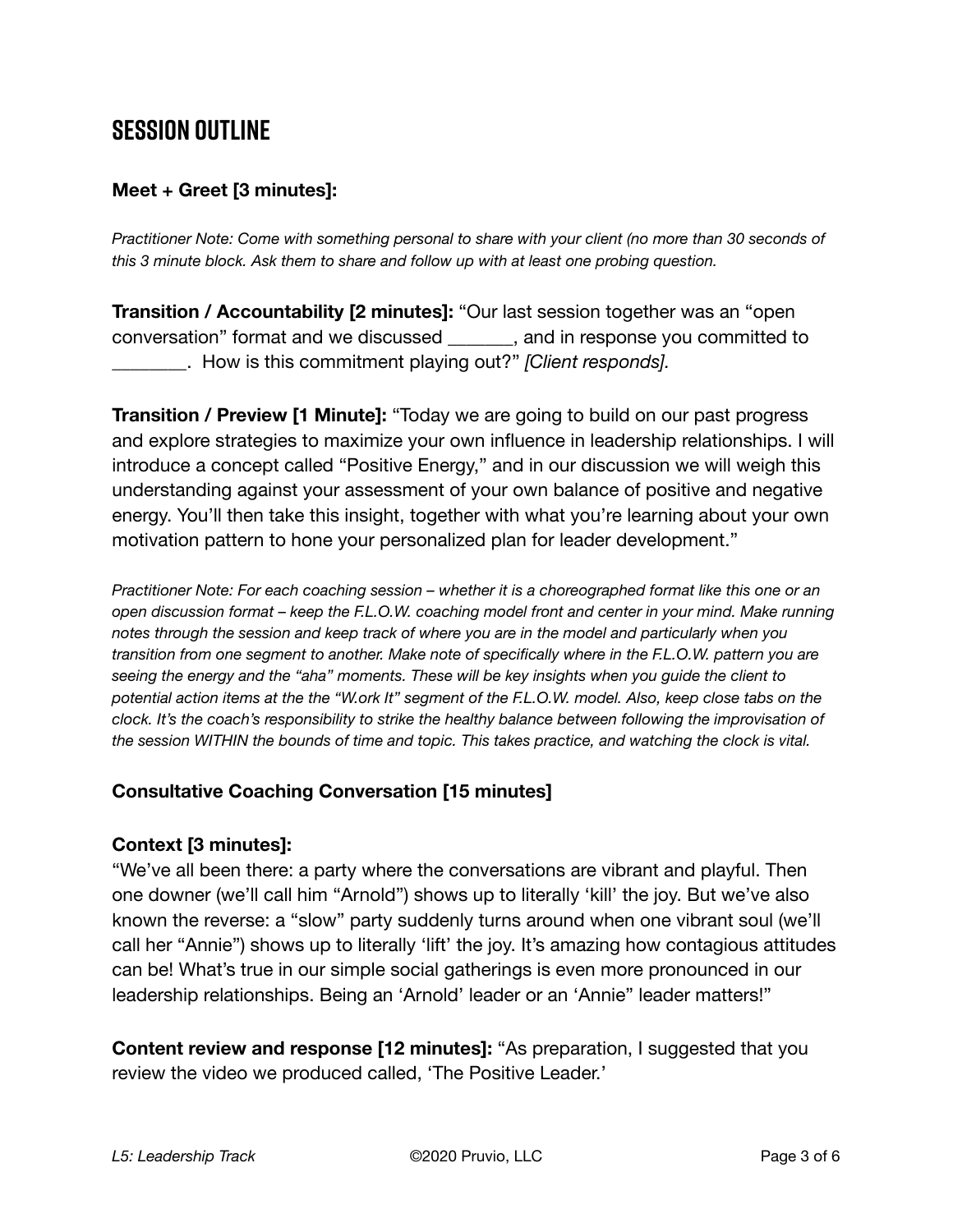• Did this framework make sense? Reflect back how you understand these principles.

I also asked you to take the Positive Energizer Assessment.

- Can you share your score? Reflect back what this says about your influence.
- In light of what we've explored in prior sessions, how might the presence or absence of positive energy impact your strategy and your leader development process?"

#### *Practitioner Notes:*

- *Follow the natural flow of this conversation.*
- *Express observations at natural breaks in the conversation. Add in your own experience leveraging positive energy disciplines.*
- *Listen for connections with their motivational flow; remember to keep at hand their report and your notes of their motivation flow pattern.*
- *As always, watch the clock.*

#### **Current Challenge [20 Minutes]:**

*Practitioner Note: In this section you will guide your client to surface one pressing leadership challenge where prioritizing positive energy can elevate influence. Your goal is to help surface the client's F.L.O.W. (F.ind Out, L.earn About, O.wn, W.ork It) for this challenge.* 

*F.ind Out:* "Is there a present leadership challenge where your positive energy could be elevated?"

*L.earn About:* "Given what you have explored regarding your motivation flow, what contexts elevate your positivity? What contexts tend to trigger negativity?

**O.wn:** "Is there a 'shadow side' tendency in your motivation flow that sheds light on this? Have you seen similar negative energy imbalances in other spheres? How do your achievement stories suggest you have successfully navigated this in the past? What actions have you taken that consistently elevate your positive energy?"

**W.ork it:** "Given what you have learned about your motivation flow, if you were to make one positive energy shift today that would have the most impact, what might it be? Is that your commitment?"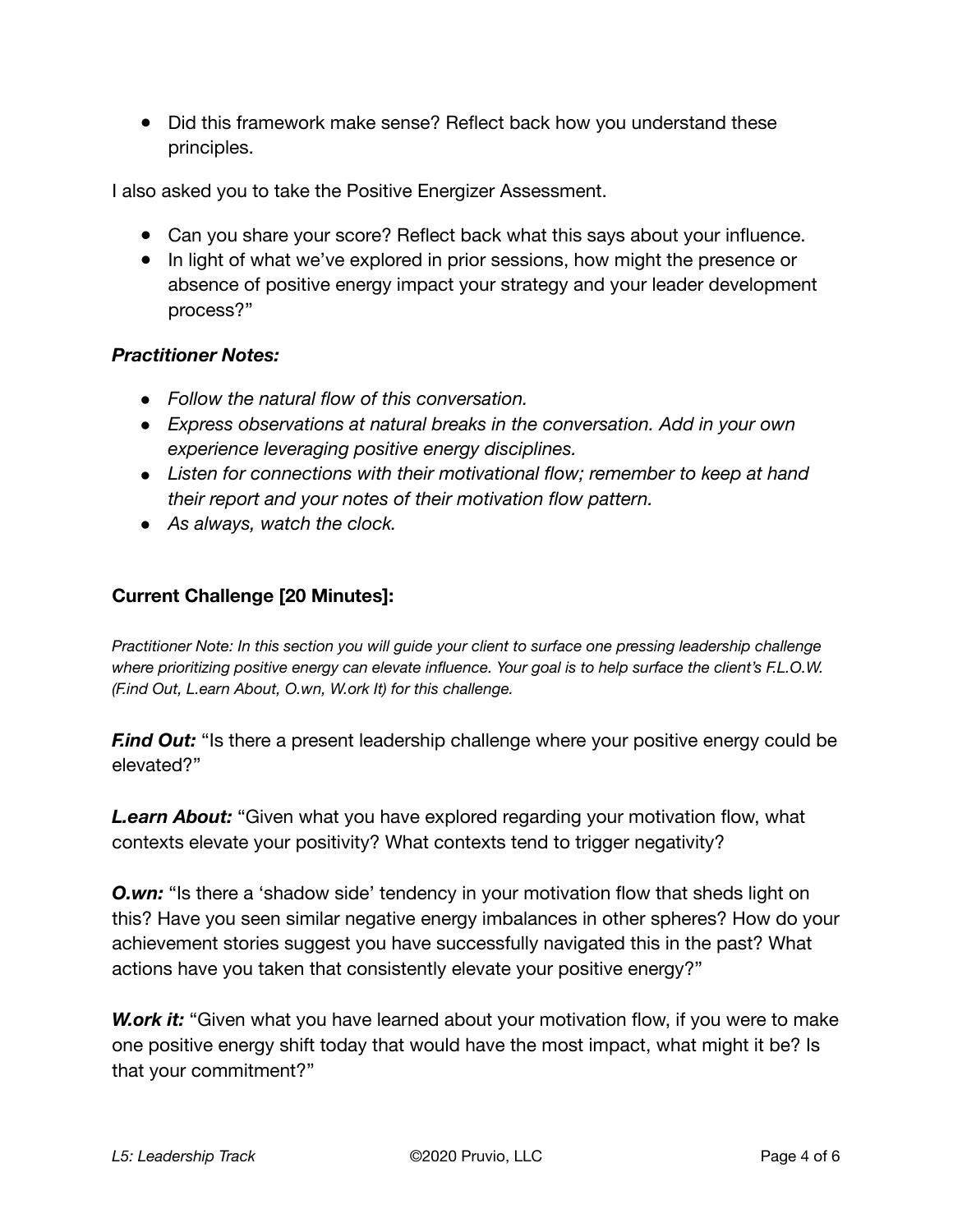*Practitioner Note: In response to your client's commitment to pursue this action, commit in return to offer encouragement and accountability.* 

#### **Wrap [5 Minutes]:**

- 1. Ask the client: "What was most helpful from our session today?"
- 2. Provide a succinct, reflective, encouraging summary of what *you* heard from the session.

## **SESSION FOLLOW UP**

The day after Session L5 send your client an email:

- Recapping insights and commitments.
- Affirming the schedule for the next session.
- Reminding them it will be an open discussion format.
- Asking them to keep track of progress and challenges as they implement principles day to day.
- Asking them to come to the next session with one real-life opportunity for increasing productivity that they have expressed in five sentences.